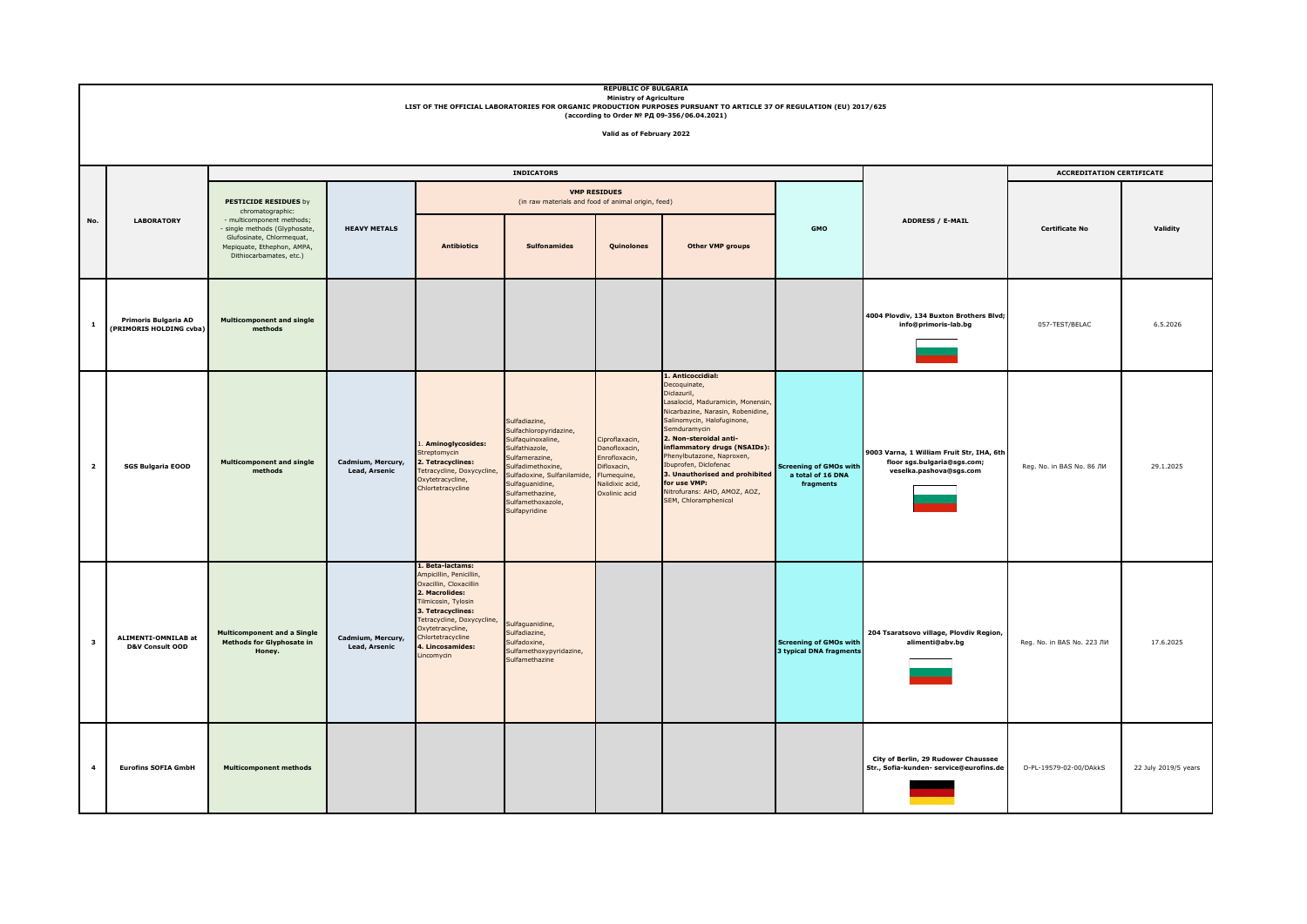| 5 | <b>GALAB Laboratories GmbH</b>                                                                               | <b>Multicomponent and single</b><br>methods | Cadmium, Mercury,<br>ead, Arsenic, Inorganic<br>arsenic | 1. *Aminoglycosides:<br>Veomycin, Gentamicin,<br>Streptomycin<br>2. *Beta-lactams, incl.<br>cephalosporins:<br>Amoxicillin, Ampicillin,<br>Cephalexin, Cefalonium,<br>Cephapirin, Cefazolin,<br>Cefoperazone, Ceftiofur,<br>Cloxacillin, Dicloxacillin,<br>Methicillin, Dicloxacillin,<br>Nafcillin, Oxacillin,<br>Penicillin G, Penicillin V,<br>Cefkinom, Cephalothin,<br>Cefadroxil<br>3. *Tetracyclines<br>Tetracycline, Doxycycline,<br>Oxytetracycline,<br>Chlortetracycline<br>*does not include feed | Sulfabenzamide,<br>sulfacetamide,<br>Sulfapyrazine,<br>Sulfachloropyridazine,<br>Sulfadiazine, Sulfadimidine,<br>Sulfadoxine, Sulfafurazole,<br>Sulfaguanidine,<br>Sulfamerazine, Sulfameter,<br>Sulfamethizole,<br>Sulfamethoxazole,<br>Sulfamethoxypyridazine<br>Sulfamoxol, Sulfanilamide,<br>Sulfapyridine,<br>Sulfafenazole,<br>Sulfakinoksalin<br>Sulfasomycin, Sulfathiazole | 1. Florfenicol<br>2. Anticoccidial:<br>Monensin, Lasalocid, Salinomycin,<br>Narazin, Clopidol, Diclazuril,<br>Nicarbazine,<br>Robenidine<br>3. Unauthorised and prohibited<br>for use VMP:<br><b>Nitrofurans:</b><br>AHD, AMOZ, AOZ, SEM,<br>Chloramphenicol | <b>Screening of GMOs with</b><br>5 typical DNA fragments        | city of Hamburg, 7 Am Schleusengraber<br>Str., Hans.wunsch@galab.de                                                                                                  | D-PL-14234-01-00/DAkkS | 6 March 2020/5 years |
|---|--------------------------------------------------------------------------------------------------------------|---------------------------------------------|---------------------------------------------------------|--------------------------------------------------------------------------------------------------------------------------------------------------------------------------------------------------------------------------------------------------------------------------------------------------------------------------------------------------------------------------------------------------------------------------------------------------------------------------------------------------------------|-------------------------------------------------------------------------------------------------------------------------------------------------------------------------------------------------------------------------------------------------------------------------------------------------------------------------------------------------------------------------------------|--------------------------------------------------------------------------------------------------------------------------------------------------------------------------------------------------------------------------------------------------------------|-----------------------------------------------------------------|----------------------------------------------------------------------------------------------------------------------------------------------------------------------|------------------------|----------------------|
|   | <b>Athens Analysis</b><br><b>Laboratories S.A</b>                                                            | <b>Multicomponent and single</b><br>methods | Cadmium, Mercury,<br>ead, Arsenic, Inorganic<br>arsenic |                                                                                                                                                                                                                                                                                                                                                                                                                                                                                                              |                                                                                                                                                                                                                                                                                                                                                                                     |                                                                                                                                                                                                                                                              |                                                                 | city of Athens, 29 Nafpliou Str.,<br>waternet@ergastiria.gr                                                                                                          | No 102-4/ESYD          | 9.10.2022            |
| 7 | <b>Tentamus Agriparadigma</b><br>S.r.I.                                                                      | <b>Multicomponent and single</b><br>methods |                                                         |                                                                                                                                                                                                                                                                                                                                                                                                                                                                                                              |                                                                                                                                                                                                                                                                                                                                                                                     |                                                                                                                                                                                                                                                              |                                                                 | 48124 Ravenna, 224 Faentina Str., city<br>of Syracuse SR, C.da Rigiliffi snc<br>96100<br>milena.agriparadigma.it                                                     | 0060L rev 04/ACCREDIA  | 10.10.2025           |
| 8 | ANALYSIS S.A.                                                                                                | <b>Multicomponent methods</b>               |                                                         |                                                                                                                                                                                                                                                                                                                                                                                                                                                                                                              |                                                                                                                                                                                                                                                                                                                                                                                     |                                                                                                                                                                                                                                                              |                                                                 | Greece, 26222 Patras, 12-16 Maximou<br>str., Greece, 45560 Ioannina, 69<br>Asimakopoulou, Kato Neochoropoulo<br>Str., director@analysis-laboratories.gr<br>صنا       | Nº 1079/ESYD           | 22.2.2025            |
| 9 | <b>Testing laboratories of</b><br><b>VELTIA S.A.</b><br>(VELTIA Labs for Life)<br>in Thessaloniki and Athens | <b>Multicomponent and single</b><br>methods | Cadmium, Mercury,<br>Lead, Arsenic,                     |                                                                                                                                                                                                                                                                                                                                                                                                                                                                                                              |                                                                                                                                                                                                                                                                                                                                                                                     |                                                                                                                                                                                                                                                              | <b>Screening of GMOs with</b><br><b>5 typical DNA fragments</b> | 57022 Thessaloniki, Industrial Zone,<br>Sindos,<br>Athens, Industrial Zone, Markopoulo,<br>Attiki, Greece<br>info@veltialabs.gr;<br>rosenradev@veltialabs.bg<br>i Em | No 44-6/ESYD           | 26.5.2022            |